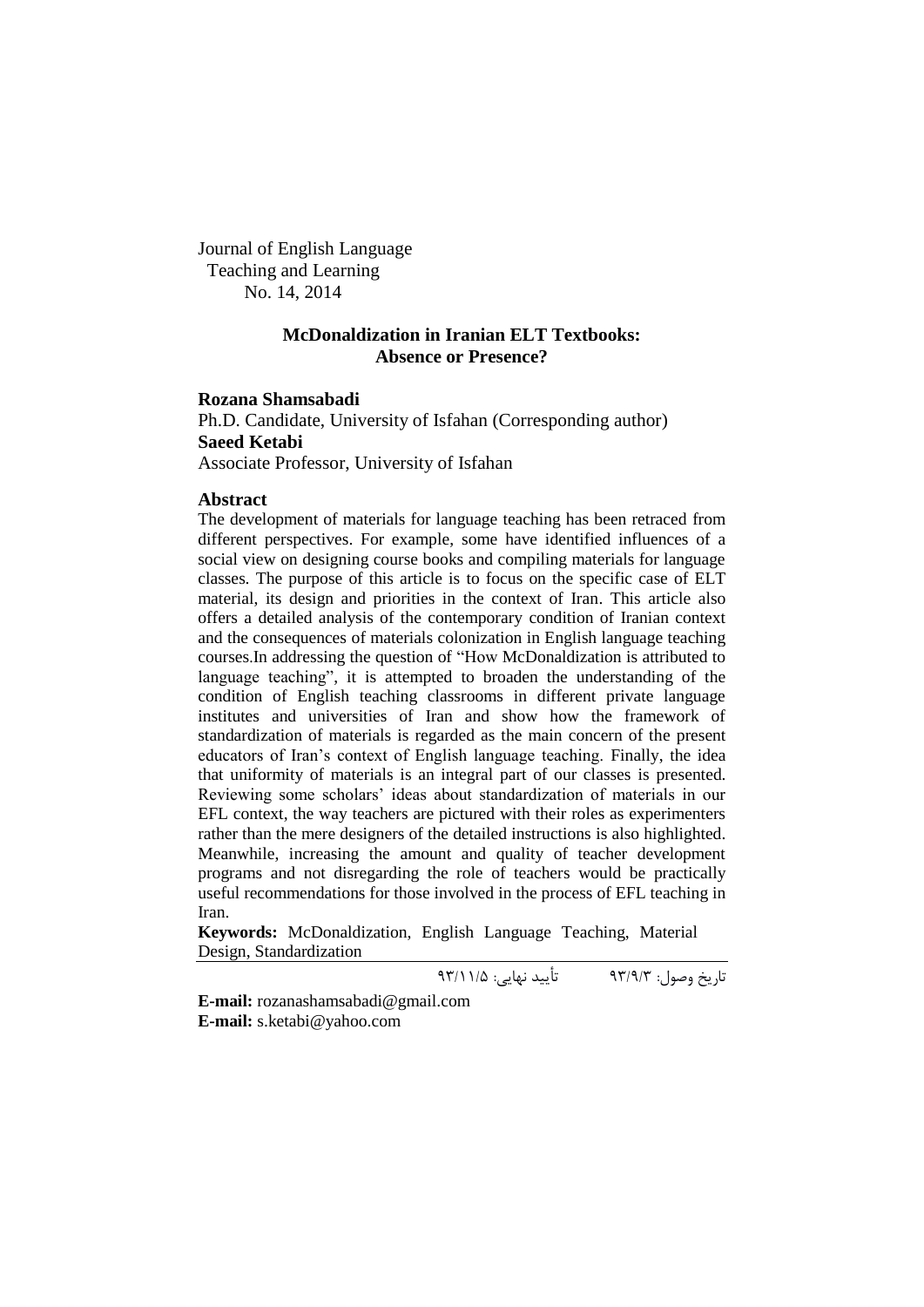# **Introduction**

Materials are considered to play a pivotal role in every language teaching context both for learners and teachers since they serve as the essential resources for advocating the learners to learn. Materials are sources of information for language teachers (Kirkgöz, 2009; Richards, 2001).Material designers at different eras have been considered as members of the social life with their special perspectives, attitudes, values, and concepts, social and political relations current in the social context of that time. The interaction between teacher and learners alongside with material designers may naturally result in the process of socialization of learning context. During the history of ELT, the development of materials for language teaching has been retraced from different perspectives. For instance, the influences of asocial view on designing course books and compiling materials for language classes have been identified. Lin(1999) has drawn on the theoretical notions of *cultural capital, habitus, symbolic violence*, and *creative, discursive agency* as analytic tools to focus on the classroom dilemmas in which students and teachers from different socioeconomic backgrounds found themselves as well as the creative, discursive strategies they used to cope with these dilemmas. The implications of their strategies are discussed with reference to whether the students and teachers were doing-English-lessons in the reproduction or in the transformation of the students' social worlds.

#### *McDonaldization*

As it seems common, the inclusion of *outside* a classroom norms and requirements in developing materials is overlooked by those who bear the indication of *inside of the* classroom condition into their design. Littlejohn (2013) set out an argument to show how the development of materials for language teaching has largely been a reaction to social developments and interactions of social factors beyond the classroom level. Littlejohn (2012) portraits the development of materials for language teaching from "an unusual perspective "or in another word looks at "the very big picture surrounding materials production" , with the aim of showing how materials design has always been warmly associated with the wider social and historical context in which it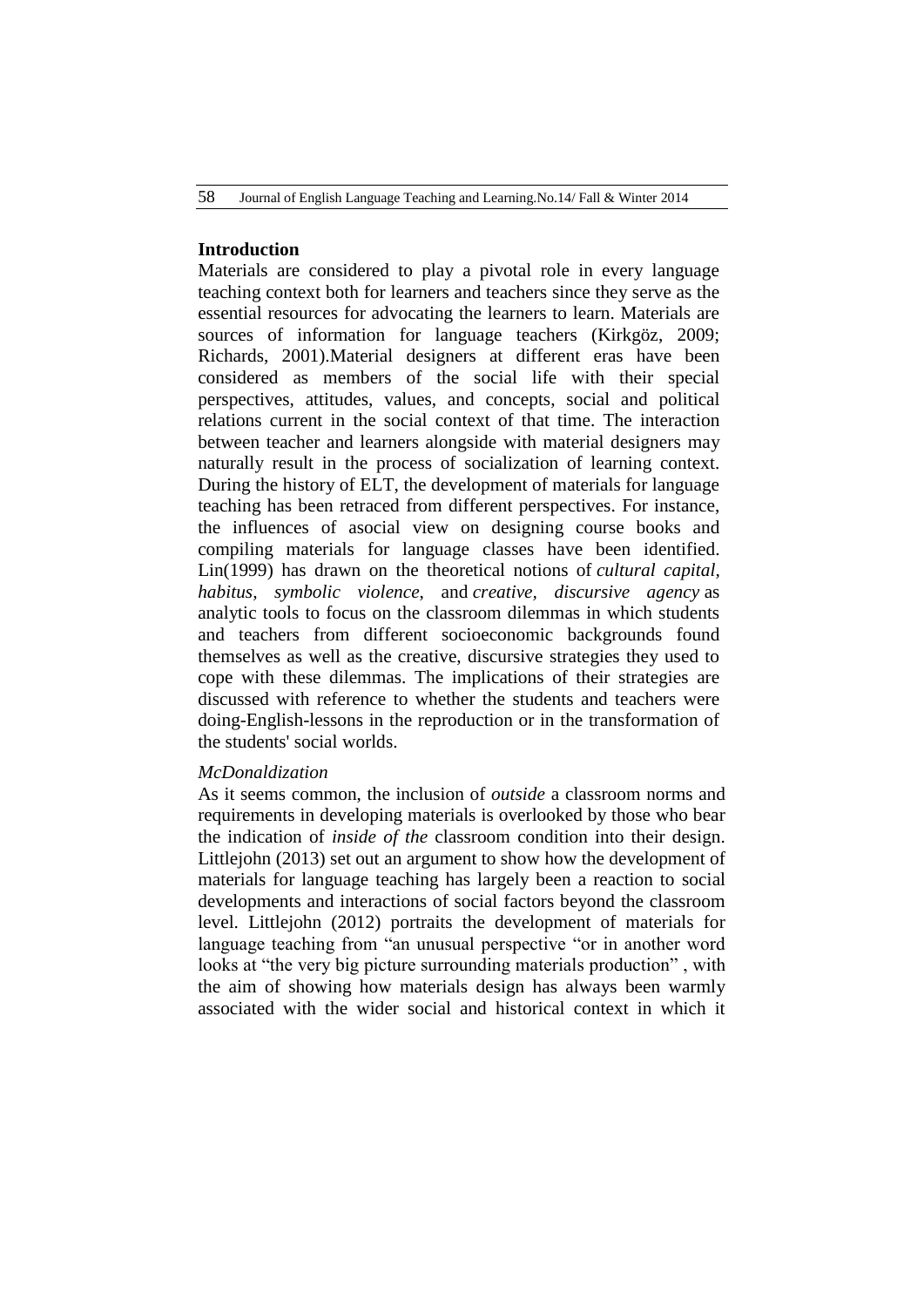occurs. In the same article, he elaborates on the concept of McDonaldization and its relevance to English language teaching.

Regarding such a perspective, what is highlighted the most is observing materials not only as pedagogic tools but also as cultural objects not originated from a specific culture or time but as instruments shaped by the human activity and their particular context in which they are occurring. This is vividly the manifestation of the struggle over developing materials as a response to the requirements and commands of the *other world or an external world* except that of English language teaching.

Regarding the history of McDonaldization and its application, it is clearly perceived that it origins in the works of [sociologist](http://en.wikipedia.org/wiki/Sociologist) [George](http://en.wikipedia.org/wiki/George_Ritzer)  [Ritzer](http://en.wikipedia.org/wiki/George_Ritzer) (1993, 2012) and some other social theorists. He explains it occurs when a [culture](http://en.wikipedia.org/wiki/Culture) possesses the characteristics of a [fast](http://en.wikipedia.org/wiki/Fast-food)[food](http://en.wikipedia.org/wiki/Fast-food) restaurant. McDonaldization is a reconceptualization of [rationalization,](http://en.wikipedia.org/wiki/Rationalization_(sociology)) or moving from [traditional](http://en.wikipedia.org/wiki/Traditional) to [rational](http://en.wikipedia.org/wiki/Rationality) modes of thought, and [scientific management.](http://en.wikipedia.org/wiki/Scientific_management) He sees the fast-food restaurant as having become a more representative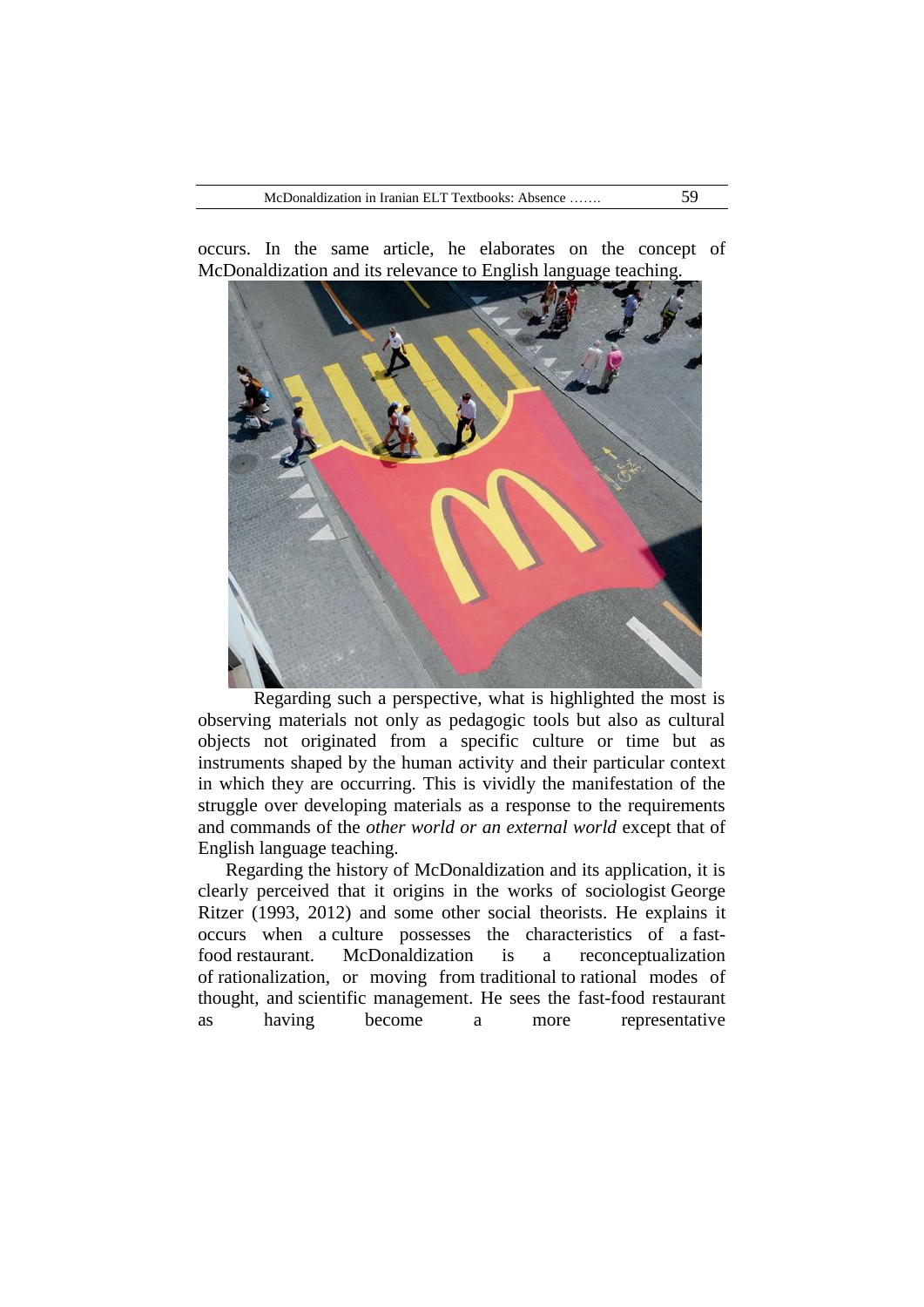contemporary [paradigm](http://en.wikipedia.org/wiki/Paradigm) (Ritzer, 2004). In contemporary society, the concept of McDonaldization is gaining attention in different aspects such as culture and language learning. McDonaldization thesis in cultural version is a comparatively recent idea of the world wide [homogenization](http://en.wiktionary.org/wiki/homogenize) of cultures. There are two powerful scenarios regarding the consequences of *Globalization* of culture and education. The most current one is based on the theory of McWorldvs. Jihad by Benjamin Barber which considers globalization as the process of homogenizing cultures .This scenario incorporates the idea that societies with different cultural norms in the world will be attacked by goods, media and global institutions. Cultural features in such a *World* in which everybody in different points from Australia to Europe is wearing Benetton clothes, eating Big Mag fast food, watching MT.V and C.N.N channels and speak about human rights are seriously threatened. The other scenario is based on the Hantingtom`s theory of cultural collapse. In summary, the process of McDonaldization can be summarized as the way in which "the principles of the fast-food restaurant are coming to dominate more and more sectors of [American](http://en.wikipedia.org/wiki/American_society)  [society](http://en.wikipedia.org/wiki/American_society) as well as of the rest of the world". Littlejohn (2012) claims that by presenting McDonaldization, Ritzer does not mean to criticize McDonald's, but rather he surely tries to indicate how the phenomena is increasingly "colonizing" other areas of social life, where standardized products and standardized routines of interaction have now become the norm. Thus, Ritzer talks about 'McCinema,' 'McUniversity,' 'McNews,' and 'McTV.' For Ritzer, society itself is becoming "caged" as we are locked evermore into scripted, predictable, homogenized environments of consumption.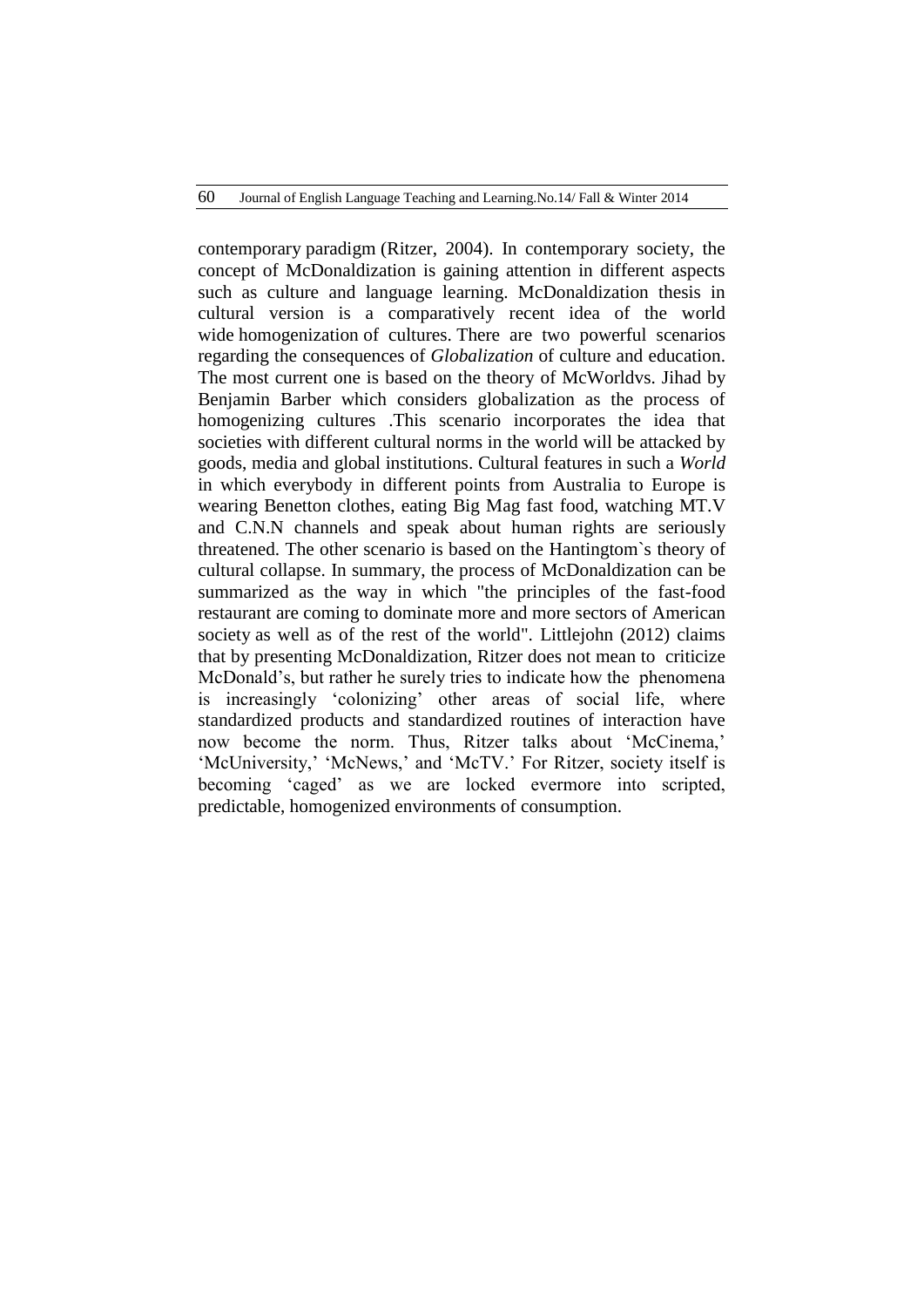

In a nutshell, the resemblance of the contemporary state of English language teaching and learning in most parts of the world to a hamburger chain restaurant norms and regulations has been figured recently. These notes have specifically concentrated on the position that North American educational environments, especially language classes, are taking regarding the distribution of McDonaldization. Concerning the content of materials in relation with McDonaldization in language teaching, I prefer to talk about the dominance of English language teaching course books which are designed by western academic institutions for mostly under or developing countries. These are designed as tools to transfer and *Interchange* their target cultural aspects, mostly western-oriented life styles, ways of living and their dominant attitude toward English acquisition. Presentation of singers, actors and actresses" biographies and life styles rather than those of famous scientists, inventors, discoverers and cultural-historical revolutions are mostly evident in the texture of the course books. Standardization of teacher training such as Cambridge CELTA courses and UK PGCE courses are presented as examples of teacher reflection reduction to more routinized exercises. This movement toward "standardized materials, deskilled operative, determined script" with the ultimate impact on the commercial success is making a large social phenomenon of "McDonaldized world".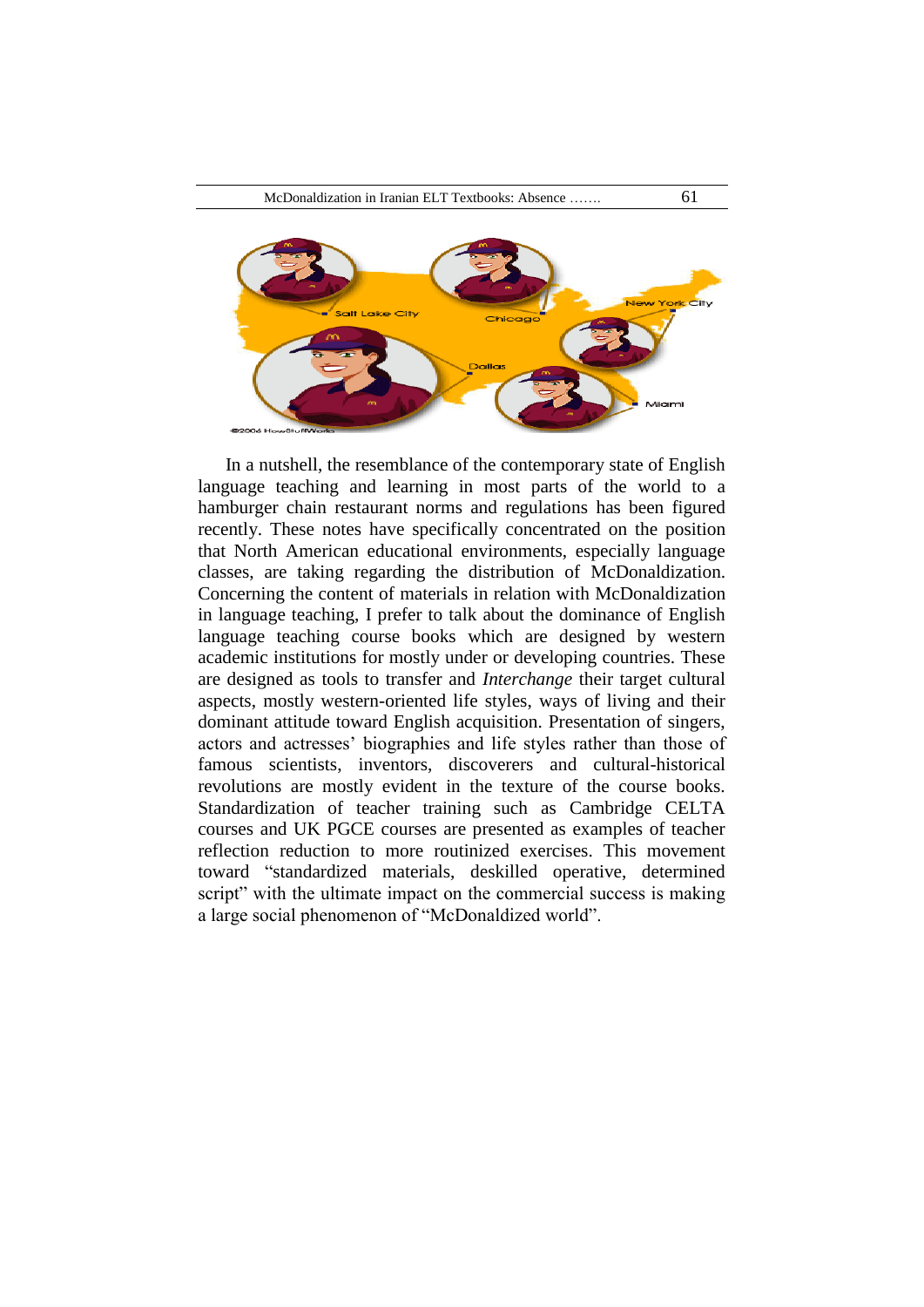

# **Purpose of the study**

Adapting the ideology of McDonaldization and English language teaching directly from the work of Littlejohn (2012), this paper aims to broaden the understanding of how these two phenomena are influentially framing the contemporary status of Iran `s ELT materials design. Existence of a strong tie between language teaching practices alongside with their evolutions and socio-historical context of language learning is what this article tries to highlight regarding the current status of materials development in Iran.

Similar to the purpose of this article, considering the framework of standardization of materials is regarded as the main concern of the present educators of Iran"s context of English language teaching. It is also aimed to find justification to the uniformity imposed to language teachers and learners in terms of usefulness.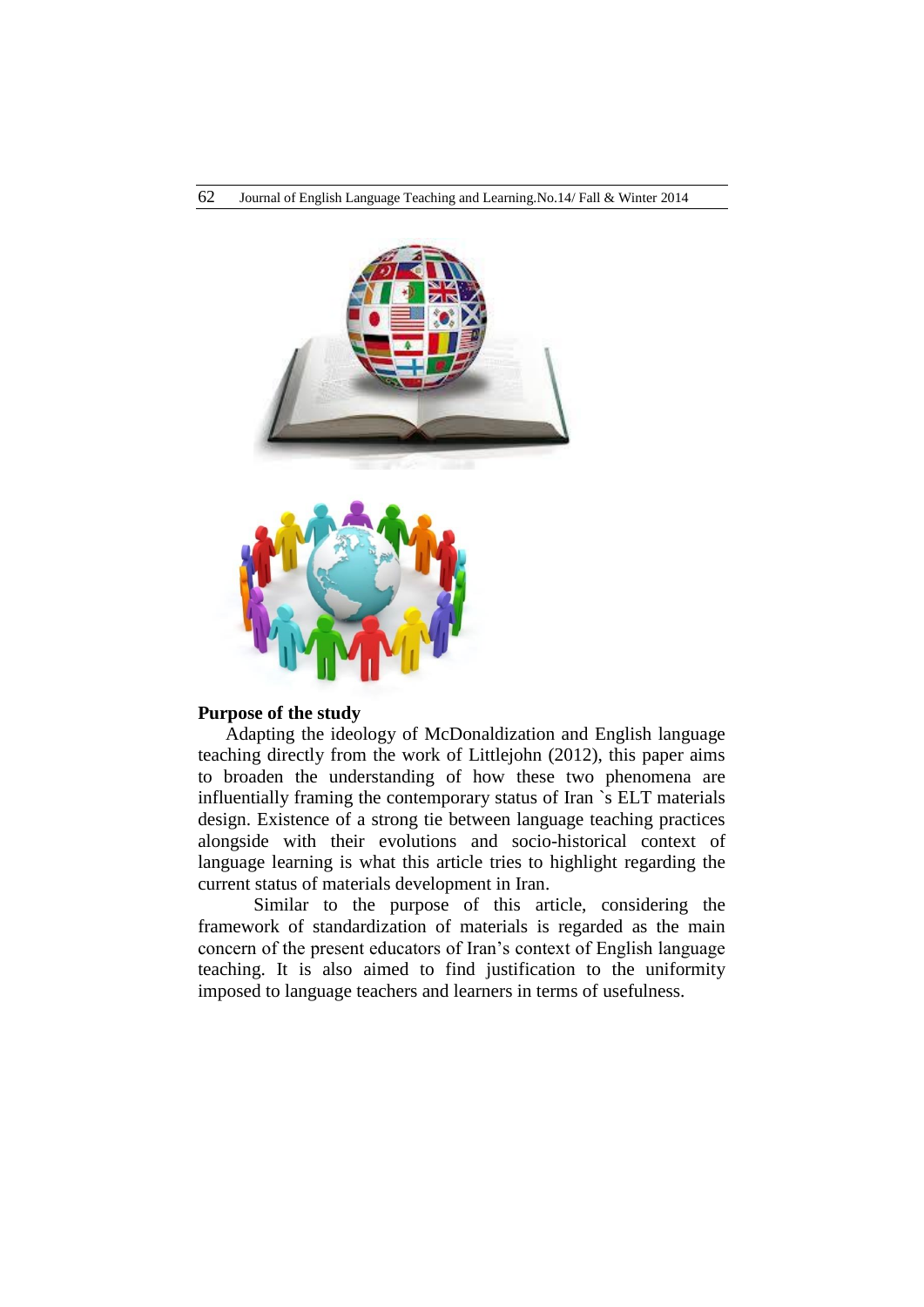We, as both private and public university language teachers, are facing the very fast ongoing process of standardization of materials in our academic contexts with no moment of pause or hesitation for concentration. Considering the development of English language teaching materials in the context of Iran, this paper argues how ideas for materials were (or were not) influenced and shaped by McDonaldization. This article also offers a detailed analysis of the contemporary condition of Iranian context and the consequences of materials colonization in English language teaching courses. In the remainder of this article, I discuss whether the impact of McDonaldizationis evident on the design of English language teaching materials of Iran. In this paper it also is aimed to show how standardization of materials is regarded as the main concern of the present educators of Iran"s context of English language teaching.

#### **Research questions**

This study was designed to address the following three research questions:

1. How isMcDonaldization attributed to language teaching?

2. Is the impact of McDonaldization evident on the design of English language teaching materials of Iran?

3. How the uniformity imposed to language teachers and learners is justified in terms of usefulness?

# **McDonaldization in Language Teaching of Iran**

Regarding the relevance of McDonaldization and Ritzer analysis to our country`s English language teaching context, standardized packages of materials in the form of chunks of work plans, limited-intime lessons, units, modules, warm up activities followed by some reading or grammar work that leads to written practice are fixed sequences which set up the examples of courses now on offer in Iran. As every sequence of presenting skills of language learning are predicted in much published materials ,a new picture of materials design gets vividly visible which seems to be the dominant style for materials developers ,teachers and learners to follow.

For the purposes of the present article `s argument, however, I want to more precisely focus on the condition of English teaching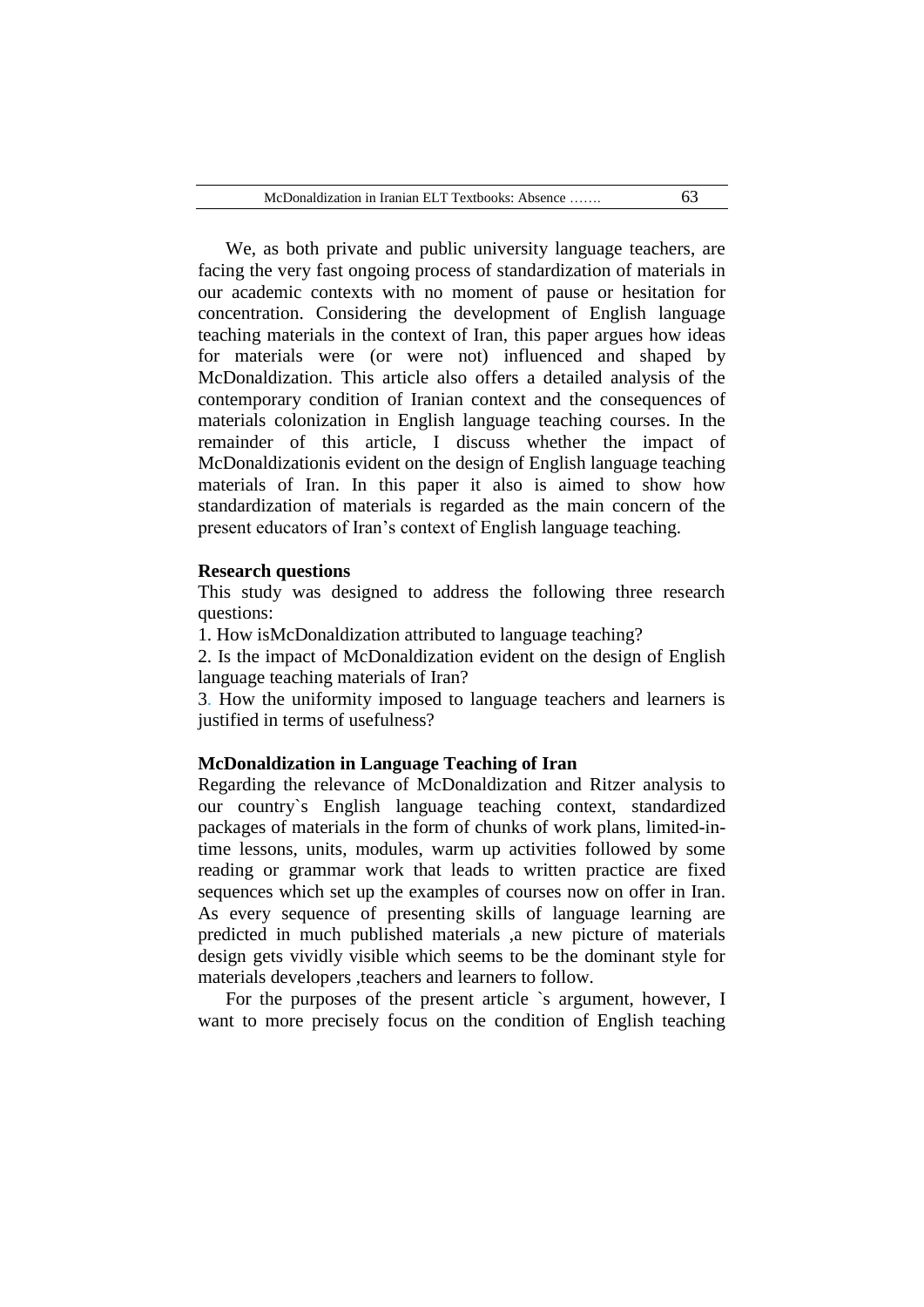classrooms in different private language institutes and universities of Iran and also public universities in general. Considering our own country `s position in language learning, the frame work of standardization of materials is regarded as the main concern of the present educators of Iran"s context of English language teaching. We, as both private and public university language teachers, are facing the very fast ongoing process of standardization of materials in our academic contexts with no moment of pause or hesitation for concentration.

# *Common Features of English classes*

The term "material packaging "or presenting chunks of work plans, limited-in-time lessons, units and modules is a very relevant one in our English classes while instructors are obliged by higher-in–rank legislators of our educational environments and their syllabuses to set a one hour and half work plan including the coverage of 3to4 pages, sometimes incorporating a larger unit of a lesson or chapter. We personally find ourselves as contextualized images of robots with no other choices except those prefabricated by the aforementioned members of our organization. However, comparing the widespread population of English language teachers in Iran with the minority of instructors with their own polices for teaching syllabuses and classroom management, it is apparently observable that imposing uniformity is the *essential* part of every successful language teaching class. It is not our purpose here to engage in a critique of the argument against or for standardization of materials in language teaching but cautiously to construct a division and build the specifications of the context of language teaching in our country, Iran `s individualized condition of teaching and learning English.

Based on the previous research in our context by Haghighati (2003), it is not acceptable to follow trendy fashion of designing tasks which are open-ended and have the potential of producing unique outcomes each time they are used. The findings are also supportive of the fact that it requires not only courageous, well-determined and committed teachers but also creative and innovative teaching techniques. Additionally, as a prove to this argument ,the literature on the dominant ELT methods in English classes of Iran shows that most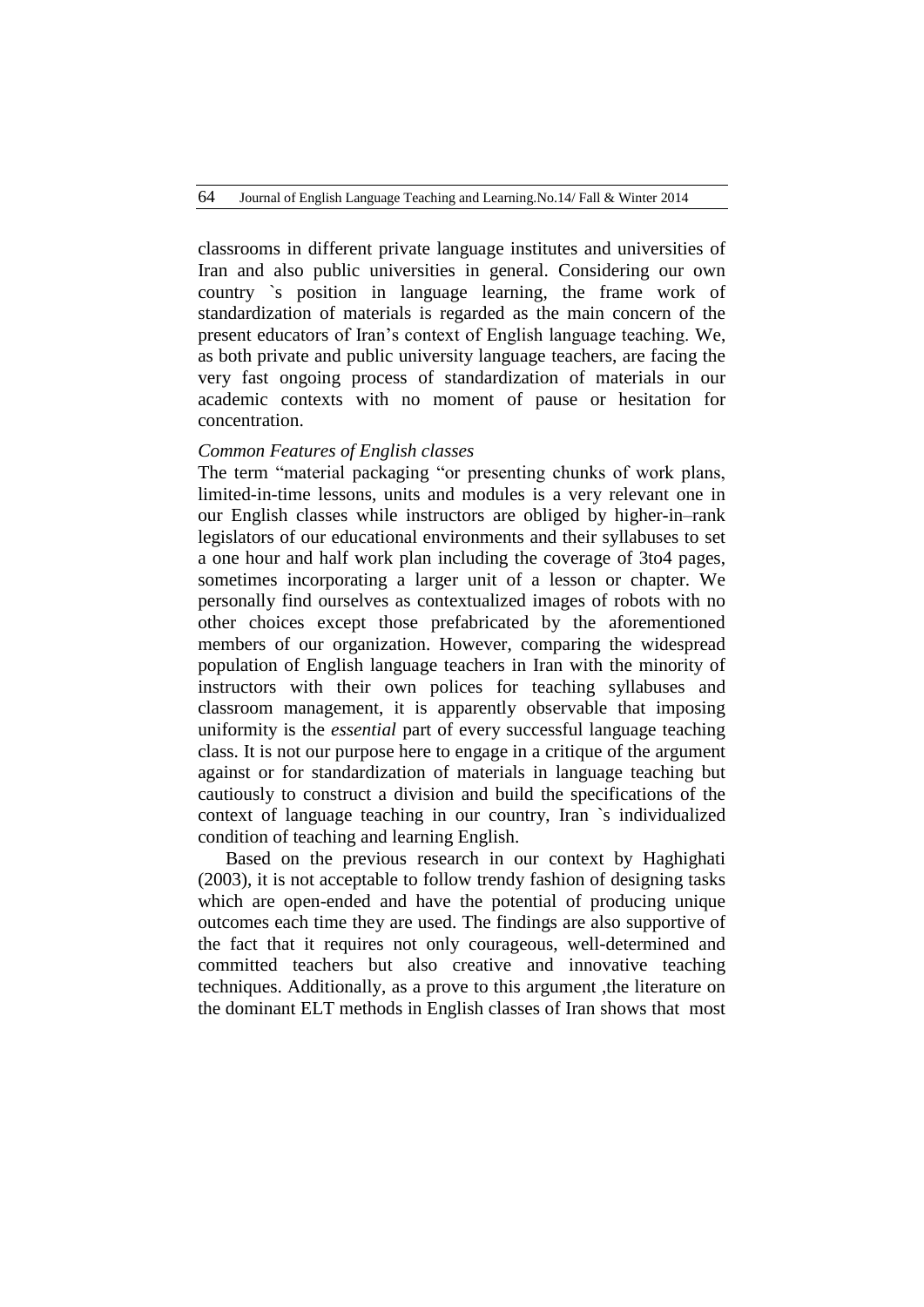universities are still using GTM and most teachers are not competent enough to make attempt to use other approaches to motivate their students and design their own courses and syllabuses. Most of Iranian language teachers do not have a good command of language as they lack the sense of self efficacy in their teachings. Based on the previous literature on teachers `efficacy, the findings are evident of the fact that novice Iranian EFL teachers do not feel efficacious in managing an EFL class and its materials (Eslami, 2008).

# *Viewpoints in syllabus design*

Considering the above line of discussion, the viewpoints of three scholars in syllabus design are presented. According to Stern (1984) the first trend is represented by Candlin and Breen. This trend is called "Lancaster School". This school of thought is against the notion of fixed syllabus since it is imposed on teachers and students. They believe that it should be negotiable by teachers and group of learners. On the other hand, the "London School" represented by Widdowson and Brumfit (1984) argues that the first view is "extreme and unrealistic". What is considered as the pivotal part of any language teaching and learning is the existence of a standardized syllabus. Widdoson makes a distinction between syllabus and teaching methodology. The final direction (Yalden`s formulation) represented by Allen is a bridge between the London school and Lancasters School viewpoints. It is called Toronto School. Yalden stands for the teacher"s role for deciding the objectives and content of the syllabus.

Although some scholars like Breen (1987) have argued the necessity to have the learners identify individual and group goals for language learning, learner goals may be initially vague and certainly change over time and become more refined and realistic so directing the learners toward obtaining the potentials for getting misdirected as they approach the goals of learning. It seems a logical justification for responding positively to the necessities of a more standardized approach toward learning English. He believes that a curriculum should theoretically be sound and practically useful.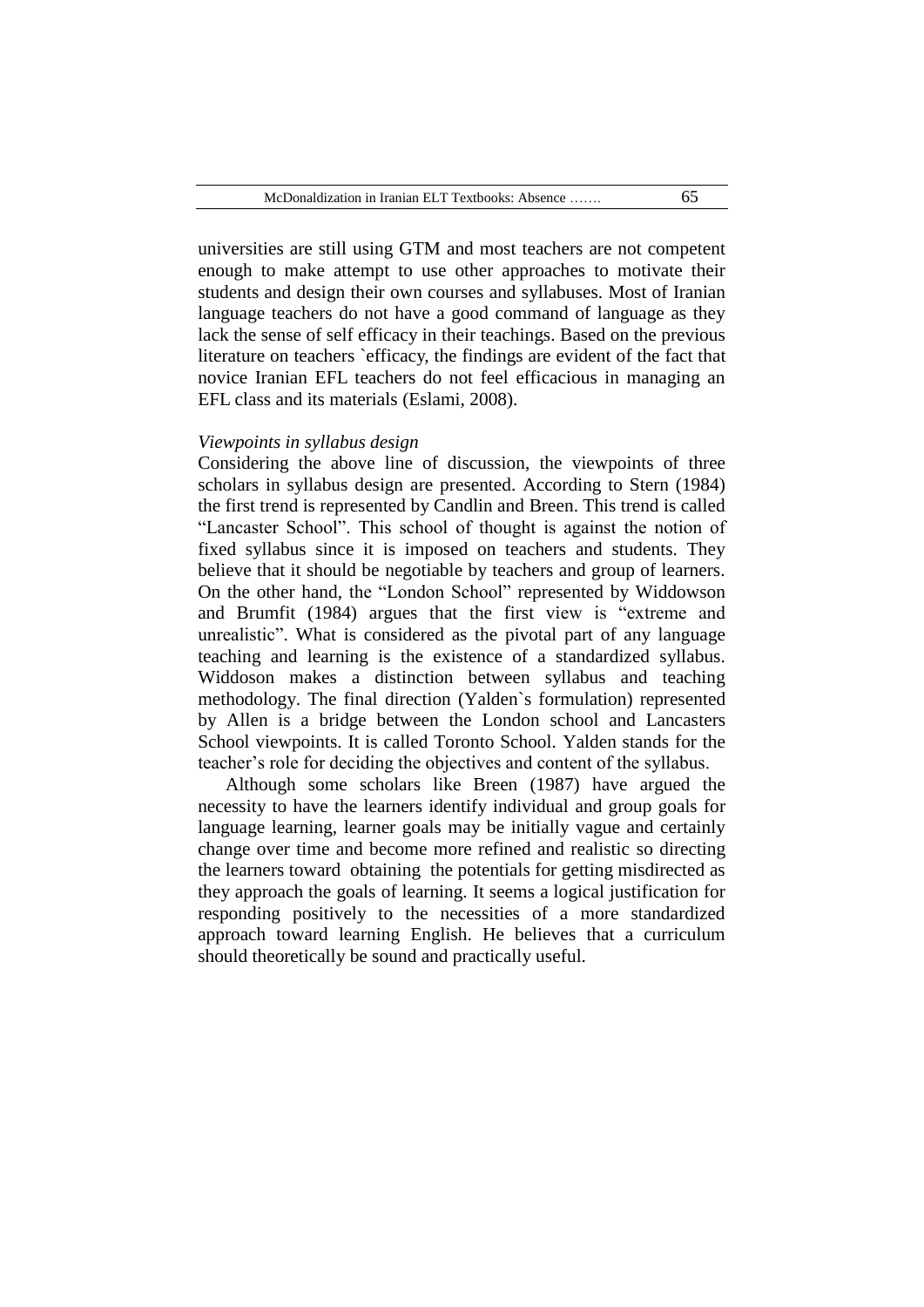# *Which viewpoint fits Iran's condition?*

Concerning the condition of English teaching of Iran, the approach by Widdowson and Brumfit possibly looks more sensible. Taking the Iranian context of language teaching into account, transferring curriculum decisions and materials design into the hands of those directly involved in the process of language instruction such as teachers and learners, increases the risk of getting misdirected from the real goals of language learning set by educational system based on the prior needs analysis done in English classes. As Widdowson (1984) states, a syllabus is necessary, economical and useful. By taking this position, I do not mean to reject the idea of freedom for the teacher, but evidently intend to portrait the reality within the fiber of Iranian classrooms and later at the end of my discussion leave some room for researchers and scholars interested in the topic of materials development for English classes in Iran to extend the research domain into a more practical one for further changes in the system. There is ample evidence that the way teachers are pictured with their roles as experimenters rather than the mere designers of the detailed instructions is more logically applicable in our EFL context.

Relevant to the present article, Stern (1984) emphasizes the necessity for language teaching to pursue all the objectives and content areas simultaneously. This is suggestive of the fact that a language policy in general and a course work plan in specific must identify as clearly as possible both its objectives and the content of teaching, and justify its priorities on rational grounds. This is similar for the case of Iran as there is large number of language learning organizations working toward similar ultimate goals. It is required to coordinate different sections` aims, assessment techniques and teaching materials by practically applying the uniformity that I earlier presented in the framework of McDonaldization. What McDonaldization highly demands in the context of Iran is providing and expanding coordination between various organizations, as its absence is seriously felt. A very big issue that raises here is the question of how to apply McDonaldizationif those in charge do not care for working the problem out and impose management to have more collaboration between organizations.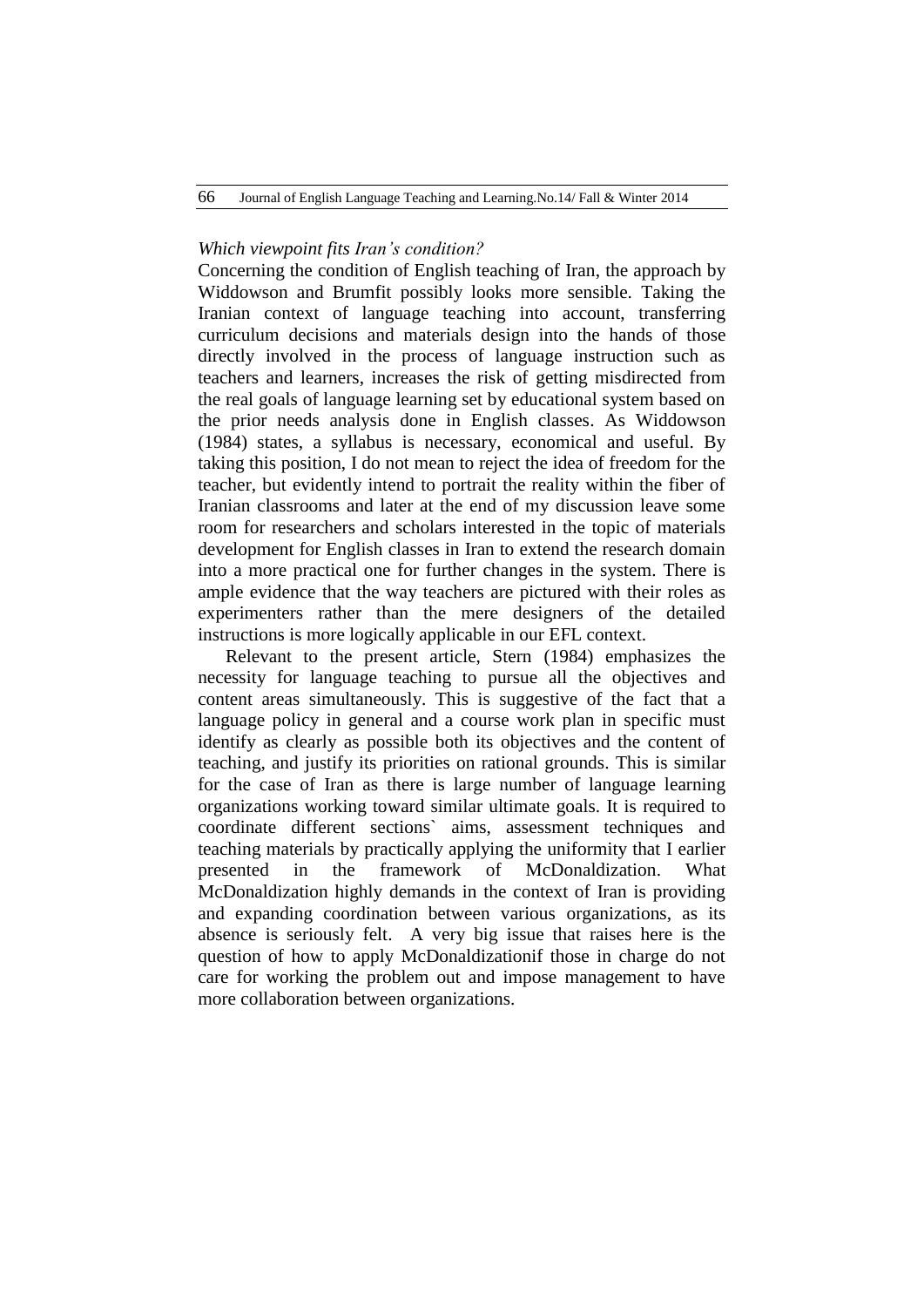Course designers ideally make use of information from all interested sources when they write objectives. In some countries, according to Dubin and Olshtain (1986), general goals of a language program might be defined more narrowly if the system has different types of language learning organizations. On the basis of broader goals, it is necessary to set up a number of intermediate objectives in an attempt to specify expected outcomes at each stage. Based on the previous research on materials development and course book designs in those countries and the main concern of this paper, Iran, it can be generalized that what Littlejohn concerns and criticizes about his own native context of language learning cannot be fully applicable to all regions of the world and more specifically here to Iran. McDonough and Shaw (1993) refer to reordering process of teaching materials that "refers to the possibility of putting the parts of a textbook in a different order". This may mean the adjustment of presentation sequence within a unit or taking units in a different sequence from that originally intended. This technique is commonly used in Iranian context of language teaching and has proved to be helpful in adding spice to the sometimes monotonous trend of McDonaldization and applying standardized materials in our language classes. The use of interesting text can also help to increase the motivation level of students in the classroom. Additionally, teachers in Iranian English classes are also suggested to decrease paying much attention to preplanned packages of grammatical formula and ordering their elements as neatly as possible. Such activities may be boring and therefore do not draw the students attention to learn more English.

#### **Discussion**

This article represents a global move towards a standardization of materials design as materials are increasingly getting the byproduct of the interaction between every members of the learning environment such as teachers, learners and materials designers. As a result of socialization of learning context, standardization of materials has emerged to introduce the new concept of McDonaldization in language learning contexts. Adopting" McDonaldization" in language learning from the work of Littlejohn (2012) and addressing some of its outstanding features, this paper has focused on investigating its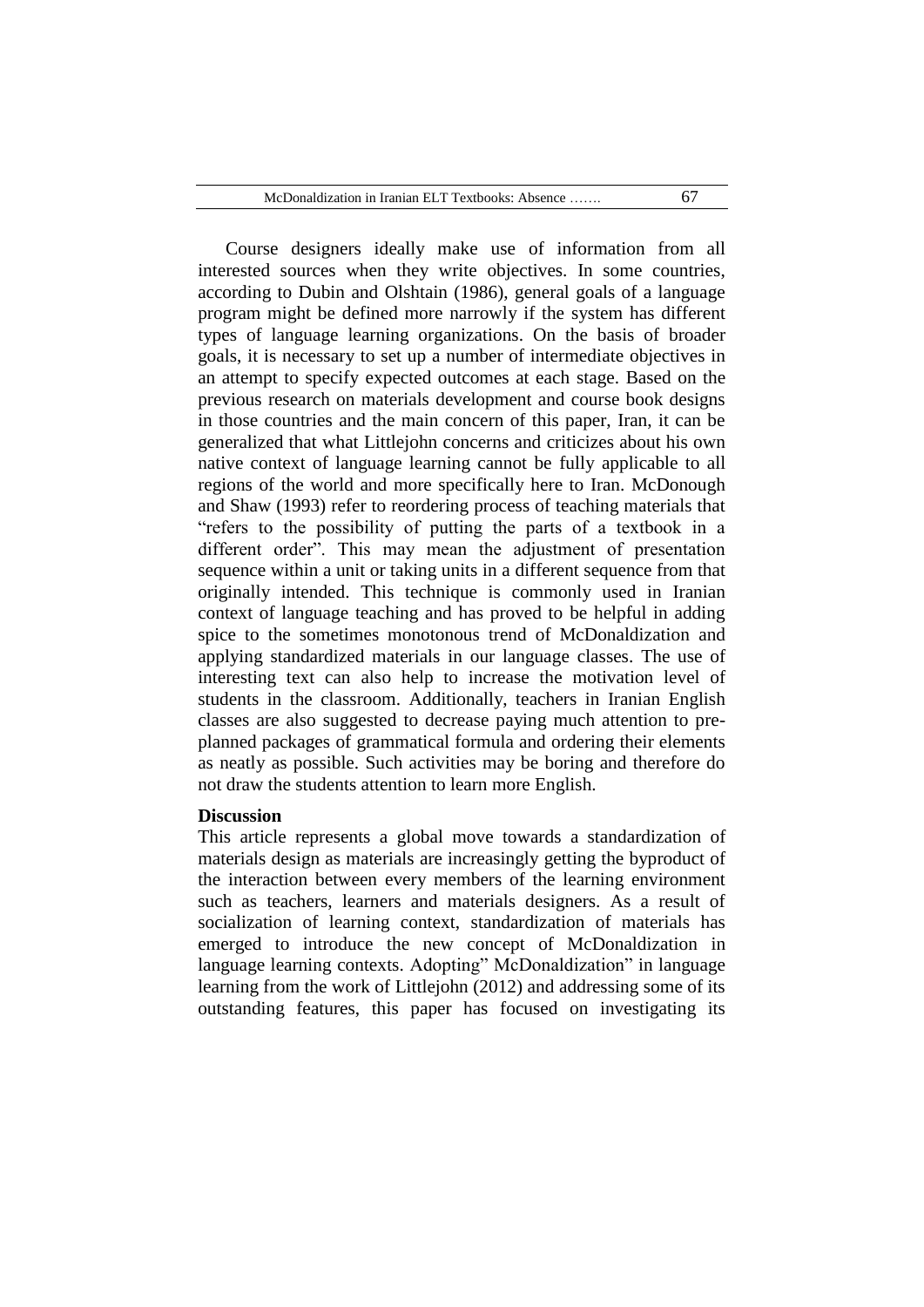existence in the Iranian context of language learning. Taking on an even more pervasive character, most of published ELT courses now aim to structure in detail almost every moment of classroom and nonclassroom learning time through a variety of tools such as DVDs, online exercises, video, mobile device applications, as well as the more "traditional" components such as workbooks, grammar practice books, and so on. Relevant to this idea, Littlejohn (1992) states that:

And yet, while the best-selling ELT texts have quietly gone about exporting the views of language learning held by authors and publishers, the language teaching professions have remained virtually silent on what it is that these texts actually contain. Given the widespread use of published materials, it is remarkable that, of the many variables involved in language teaching and learning, the design of commercially produced materials is probably one of the least explored….(p.6)

The top-down curriculum fashion imposed by the ministry of education, ministry of sciences and other policy makers for teaching EFL text books in Iranian schools and universities can exactly portray how Iranian learners "level of exposure to English, teachers` role, educational expert groups and teacher efficacy for conduction language classes and designing course books differ from EFL learners in other parts of the world. This also has caused many Iranian researchers to feel willing to investigate the extent to which English programs on TV or radio are proven to play the role of a fruitful context, providing the chance for the learners to acquire the foreign language(Eslami-Rasekh & Valizadeh, 2004).The results of these relevant studies has shown that most of the language teachers do not have a good command of language in all four skills as they lack the sense of self efficacy in their teaching so not being able to engage students in learning English (Ghanizade, 2011).

Eslami and Fatahi (2008) have come to the idea that "novice Iranian EFL teachers do not feel efficacious in managing an EFL class and its materials". Relevant to the current study`s intention of justifying the usefulness of "McDonaldization" and its presence in the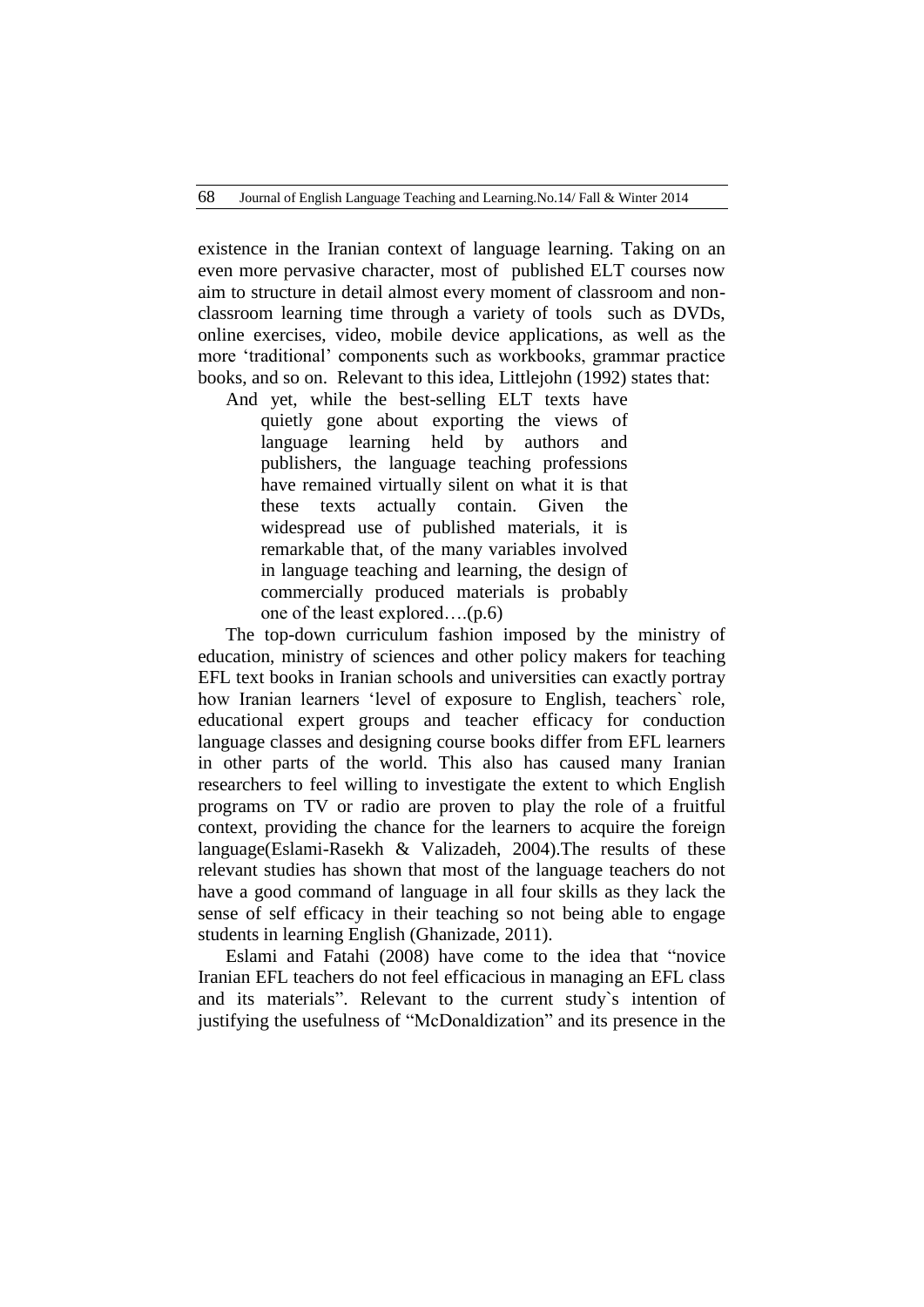Iranian context of language learning specially designing materials, the fact that different factors might interact with teachers' capabilities for designing their own courses and materials should be reminded. As a result the need for teachers to improve their language proficiency and obtain a good command of language is recommended. Considering the present study"s line of discussion, teacher training programs that focus on improving teachers" sense of efficacy and help them become more familiar with the concept of self-efficacy and its sources –mastery experience, vicarious experience, social and verbal persuasion and physiological and emotional states- would be a good suggestion. In addition, it has implications for policy makers and authorities to equip EFL teachers with preparation programs, specially less experienced teachers, to warrant professional materials designed by experts who are willing to spice their teaching environment with their own diagnoses of the learners` needs and learning environment effects so resulting in greater student satisfaction with teachers in particular and the educational system in general.

As it is highlighted earlier in the study, this study was designed to find justification to the uniformity imposed to language teachers and learners in terms of usefulness. So in line with our discussion regarding the concept of McDonaldization, this study fills in the gap in literature by presenting the today"s EFL instruction in Iran and emphasizing the essential role of proficiency, self-efficacy and selfsatisfaction of EFL teachers and designing materials for their classes so suggesting implications for programs concerned with professional development of teachers in Iran.

I have decided to use the term McDonaldization to picture the current situation of language teaching in Iran and bring some evidence to support both its presence and necessity to compensate inefficacy of language teachers as their own agents of designing classrooms` materials. To avoid boredom and monotony, adjustment of presentation sequence within a unit or taking units in a different sequence from that originally intended is suggested .This technique is commonly used in Iranian context of language teaching and has proved to be helpful removing monotonous moments of learning standardized materials in our language classes.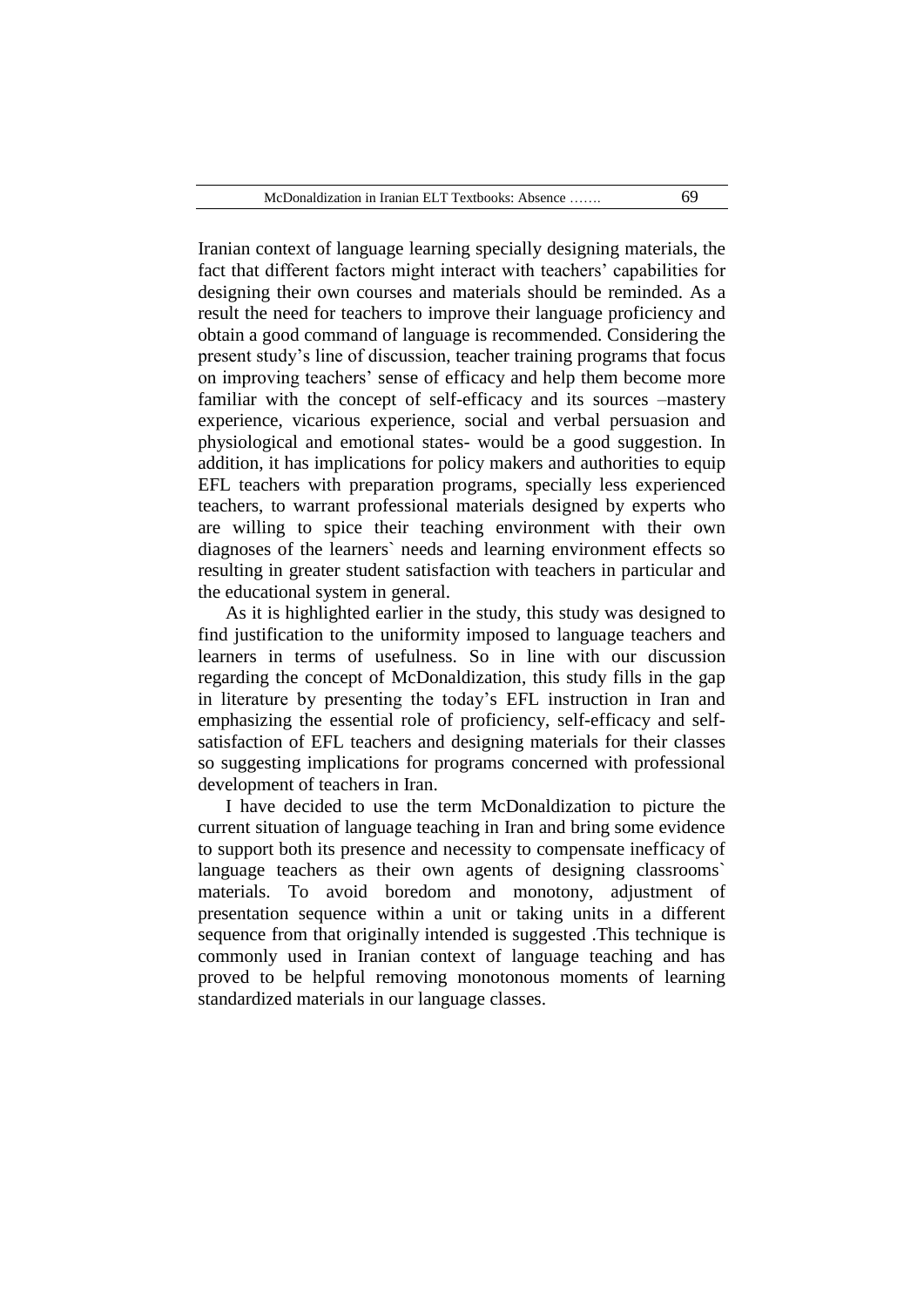As it is mentioned earlier in this paper, it is not much worrying if unskilled or not enough skilled language instructors that make up the majority of our educational society, follow the universality and homogeneity constructed by much more experienced syllabus designers so they can avoid their inaptitude to interfere in the process of foreign language teaching. My personal view insists on the manner in which uniformity is offered to language teachers and consequently language learners since most of these people who are directly involved in the process of language learning are not efficient enough to make fundamental decisions for their curriculum and syllabus. While there is no guarantee for the language teacher as the classroom conductor to be potentially capable of taking necessary actions in the contingent situations, producing tasks which are open- ended with potential of producing unique outcomes each time they are used would be essentially indiscretion. We are not reluctant in this paper to also mention one of the demerits of such systematization since it never meets the requirements presented as a result of variety in tastes in our English classes. As I mentioned earlier in this paper, we personally find ourselves as contextualized images of robots with no other choices except those prefabricated by the aforementioned members of our organization. So increasing the amount and quality of teacher development programs and not disregarding the role of teachers would be useful recommendations for those involving in the process of EFL teaching in Iran. Additionally, educational policy adjustments and planning revisions are recommended.

As I noted above, My own view is that this is precisely what we need to involve in our language teaching, by accepting the manner in which uniformity is being presented, and by not letting curriculum decisions into the hands of teachers and learners unless we get more sensitive to our teacher education programs development and modifying our policies by regulating and coordinating different sections of our system.

# **Conclusions**

Materials development is now not only undertaken by practitioners but is also a field of academic study. As a practical activity it involves the production, evaluation and adaptation of materials **(**Masuhara,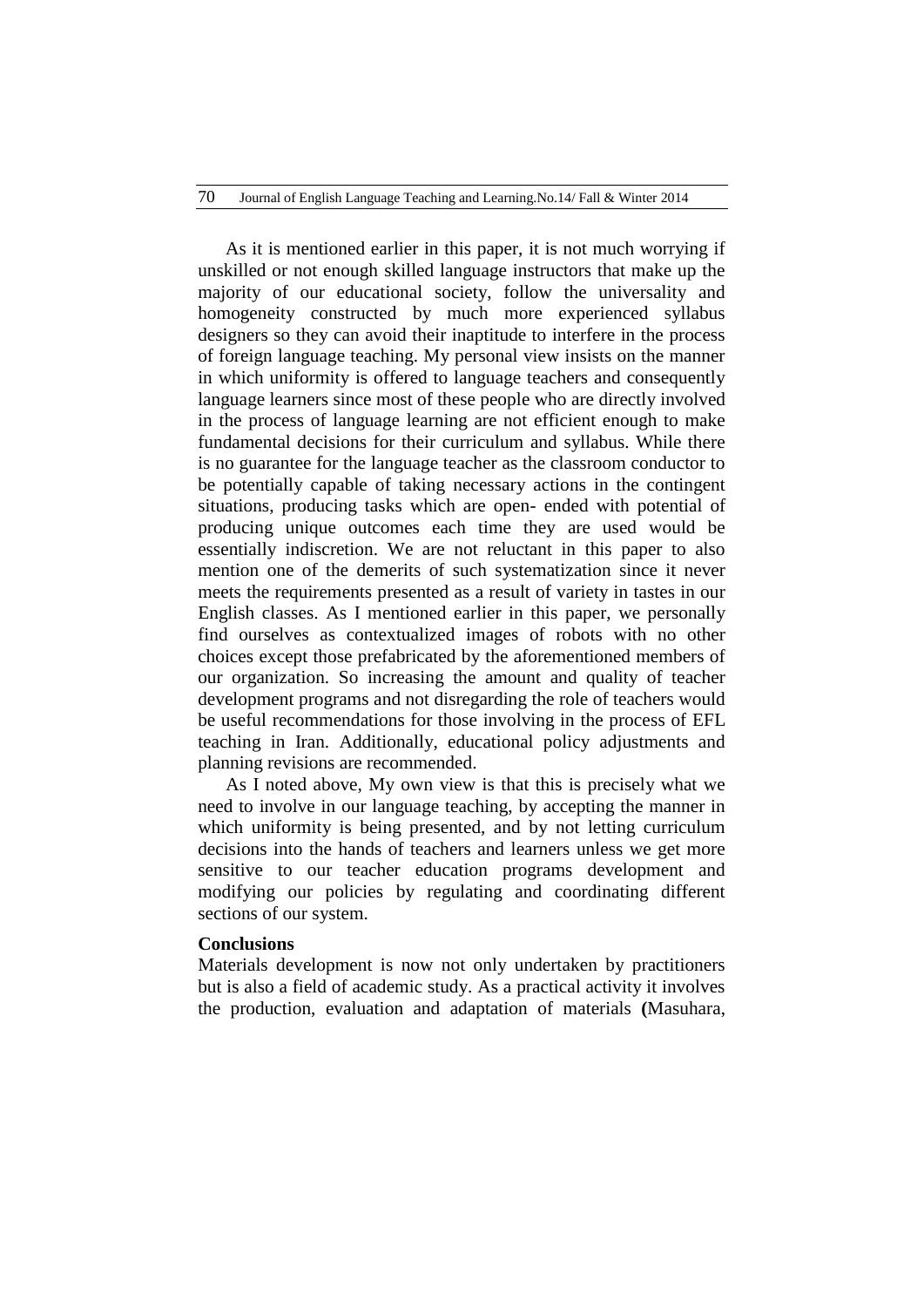Haan, & Tomlinson, 2008). During the history of ELT, different scholars have retraced the development of materials for language teaching from different perspectives. Some have identified influences of a social view on designing course books and compiling materials for language classes. As it seems common, the inclusion of *outside* a classroom norms and requirements in developing materials is overlooked by those who bear the indication of *inside of the* classroom condition into their design. Regarding the distribution of McDonaldization, English language teaching course books are designed by western academic institutions for mostly under or developing countries as tools to transfer and *Interchange* their target cultural aspects, ways of living and singers and actresses" biographies . Standardization of teacher training such as Cambridge CELTA courses and UK PGCE courses are presented as examples of teacher reflection reduction to more routinized exercises. This movement toward "standardized materials, deskilled operative, determined script" with the ultimate impact on the commercial success is making a large social phenomenon of "McDonaldized world". In addressing the questions of How McDonaldization is attributed to language teaching? Is the impact of McDonaldization evident on the design of English language teaching materials of Iran? And how the uniformity imposed to language teachers and learners is justified in terms of usefulness? I attempted to picture the present status of English learning in Iran and concluded that uniformity of materials is an integral part of our classes since a very short look at the literature on Iranian teachers" efficacy shows that the majority of teachers lack enough knowledge and confidence in managing an EFL class and its materials. Comparing the widespread population of English language teachers in Iran with the minority of instructors with their own polices for teaching syllabuses and classroom management, it is apparently observable that imposing uniformity is the *essential* part of every successful language teaching class.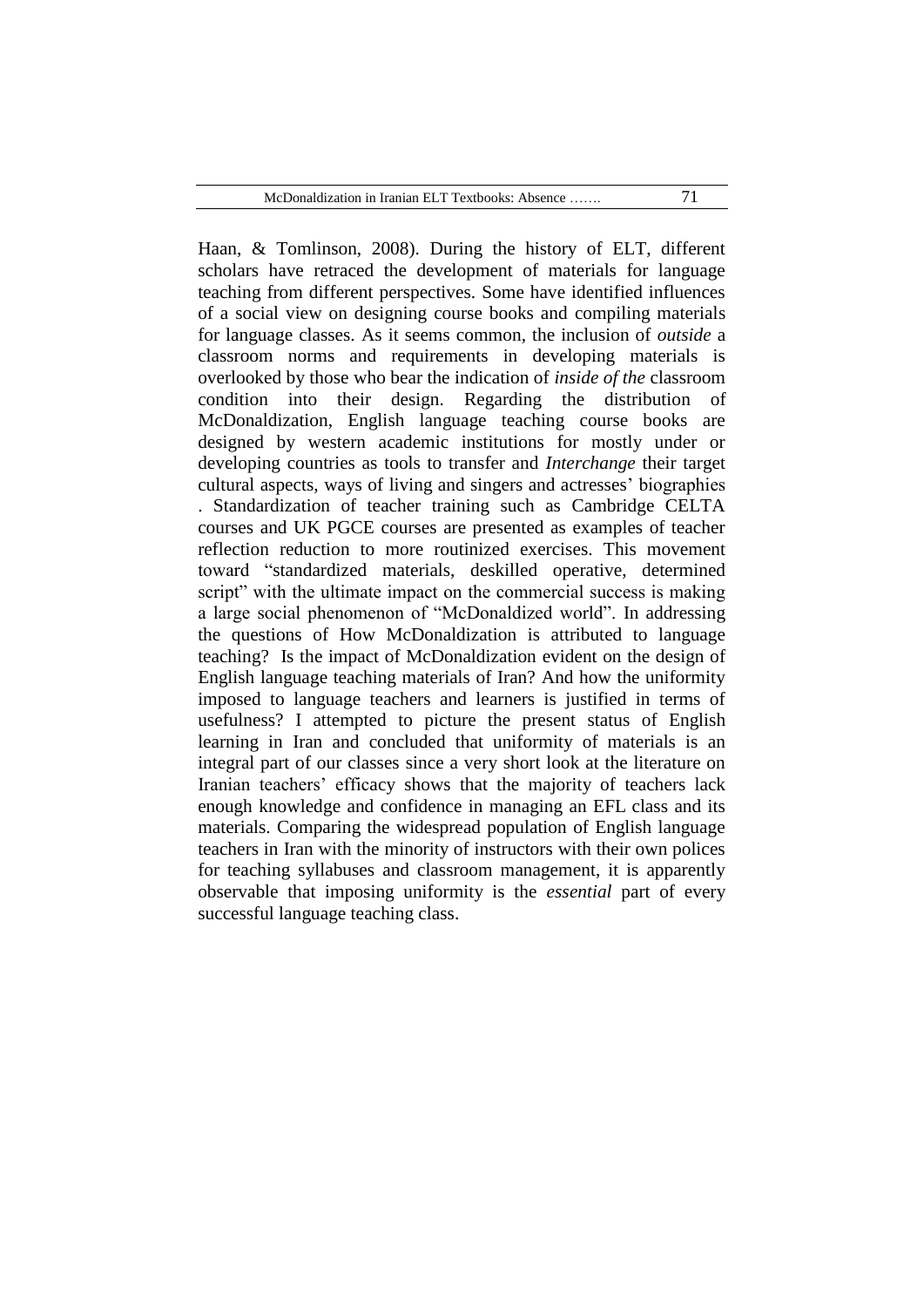## **References**

- Breen, M. (1987). Learner contributions to task design. In C .Candlin & D. Murphy (Eds.). *Language learning tasks*. Englewood Cliffs, NJ.: Prentice-Hall, 23-46
- Brumfit, G.J. (1984). *General English syllabus design*. Oxford: Pergamon Press.
- Candlin, C. N. (1984). Syllabus design as a critical process, *ELT Documents*, 118, 29-46.
- Dubin,F.,&Olshtain,E . (1986). *Course Design.*Cambridge: Cambridge University Press.
- Eslami-Rasekh, Z.,& Valizadeh, K. (2004). Classroom activities viewed from different perspectives: Learners' voice vs. teachers' voice. *TESL EJ, 8*(3)*,* 1-13
- Eslami-Rasekh, Z., &Fatahi,A.(2008).Teachers` sense of selfefficacy, English proficiency, and instructional strategies: a study of non-native teachers in Iran. *TESL EJ,* 11(4),8-19.
- Haghighati, B .S., (2003).*Investigating the Role of Methodology in Students` Motivation in EFL Classes: Survey of Borujen District*. Unpublished master's thesis, Najaf Abad University,Isfahan,Iran.
- Kırkgöz, Y. (2009). Globalization and English language policy in Turkey. *EducationalPolicy*, 23(5), 663-684. Retrieved August 14, 2012 from epx.sagepub.com at PamukkaleÜniversitesi.
- Lin, A.M.Y. (1999). Doing-English-Lessons in the Reproduction or Transformation of Social Worlds?*TESOL Quarterly*, 33 (3), 393- 413.
- Littlejohn, A. (2011). The Analysis of Language Teaching Materials: Inside the Trojan Horse. In B. Tomlinson (Ed.), *Materials development in language teaching.* Cambridge: Cambridge University Press.
- Littlejohn, A. (2012). Language Teaching Materials and the (Very) Big Picture.*Electronic Journal of Foreign Language Teaching,* 9(1), 283–297.
- Littlejohn, A. (2013). The Social Location of Language Teaching: From Zeitgeist to Imperative.
- InA. Ahmed, M. Hanzala, F. Saleem& G. Cane (Eds.), *ELT in a changing world: Innovative approaches to new chal-lenges*(pp. 3– 16). Newcastle: Cambridge Scholars Publishing.